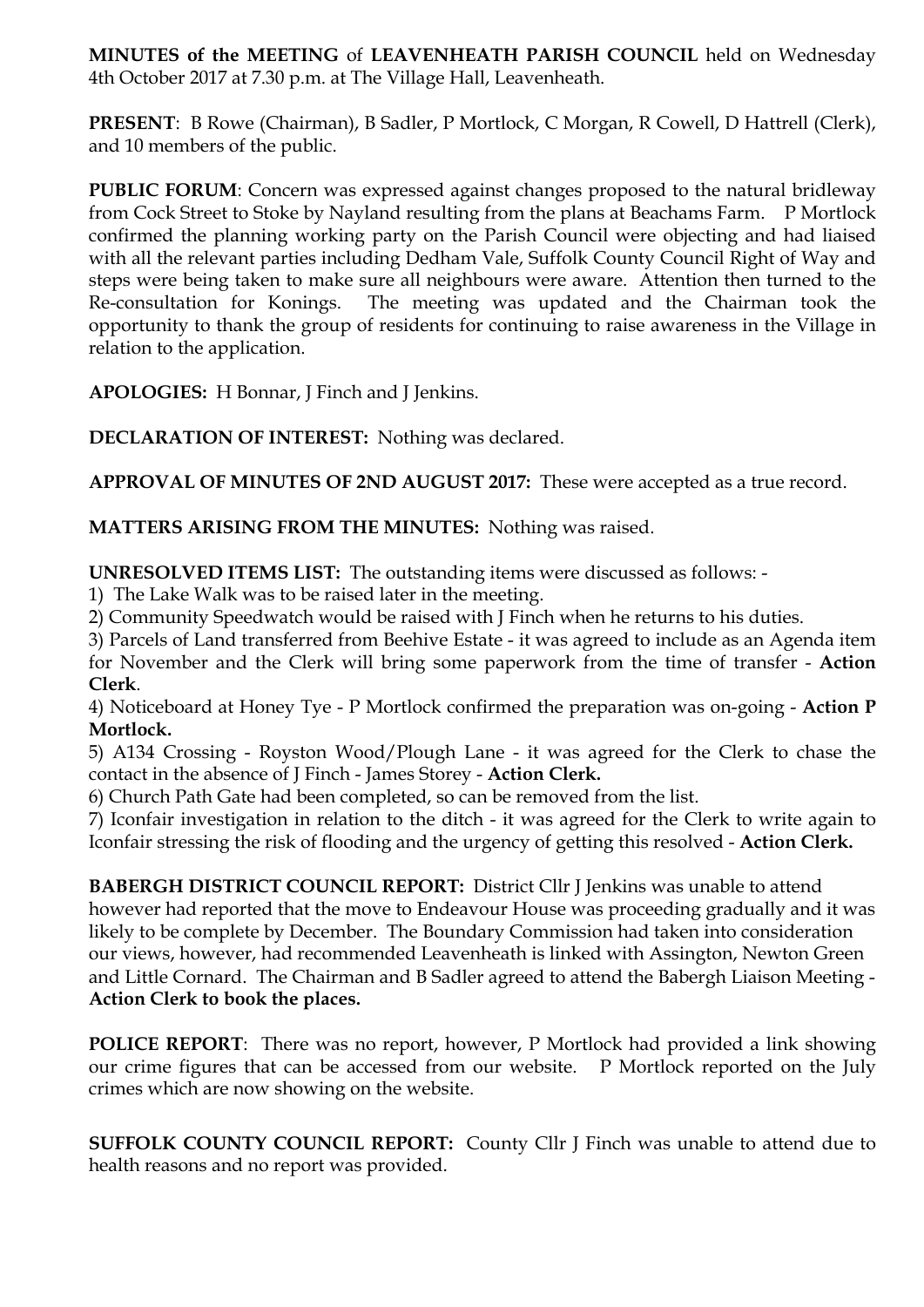**CORRESPONDENCE:** The report had been issued ahead of the meeting and key areas were discussed. The Chairman agreed to seek information via the enquirer in relation to the broken rail at Wrights Way/ Sweet Briar Close. Would residents be in favour of removal of the rail? - **Action Chairman.** It was agreed to pass contact details for LSPN to the Oil Club - **Action Clerk**.

**HIGHWAYS**: It was agreed to ask County Highways to clear vegetation around the Weight Restriction sign on A134 for the B1068 for vehicles approaching from Sudbury - **Action Clerk**.

**FINANCE:** The bank balances as at 29th September 2017 were **£32709.96** in the Community Account, **£15356.97** in the Reserve Account making a total of **£48066.93**. The half year Budget Review was discussed showing Expenditure at 36% of budget at this half way point in the financial year. The Clerk had confirmed the Declaration of Compliance in respect of our pension auto enrolment duties was submitted. The Internal Audit Report findings were discussed. Recommendations were made for changes to be implemented including identifying the power under which future payments are made, the amount of the Precept to be included in the Minutes and Clerks expenses to be recorded under All Other Payments and not Staff Costs under the Audit return. A review should be carried out of the asset register and insurance cover. The documents recommended for review during the 17/18 year included the Standing Orders, Financial Regulations, Internal Control Policy and the Suffolk Local Code of Conduct should be adopted. An action plan should be put together to ensure these are completed within this financial year - **Action Clerk to include a November Agenda item.** The External Auditors confirmed that all was in accordance with proper practices and no matters gave then cause for concern. The Risk Assessment Policy was examined and approved with the addition of the bench at Elm Tree Lane. P Mortlock recommended that we transfer to Suffolk Cloud for Web hosting. The initial costs to be met out of the Transparency Code grant which the providers already have. This was approved together with the Annual Charge of £100.

## **The following were authorised for payment: -**

| 1469         | 414.54  | D K Hattrell                       | Clerks Salary      |
|--------------|---------|------------------------------------|--------------------|
| 1470         | 95.40   | <b>Inland Revenue Only</b>         | Clerk's deductions |
| 1471         | 160.76  | <b>SCC</b> - Pension ACC           | Clerk's Pension    |
| 1472         | 120.00  | <b>BDO LLP</b>                     | External Audit fee |
| 1473         | 43.60   | P Mortlock                         | Asset repair       |
| 1474         | 36.00   | Leavenheath Village Hall Hall Hire |                    |
| <b>Total</b> | £870.30 |                                    |                    |

Between Meetings in the absence of the September Meeting, the following staff and contractor payments were made:-

| Funds Transfer | 401.52   | D K Hattrell             | Clerk's Salary        |
|----------------|----------|--------------------------|-----------------------|
| Funds Transfer | 95.40    | Inland Revenue Only      | Clerk's deductions    |
| Funds Transfer | 160.76   | <b>SCC</b> - Pension ACC | Clerk's Pension       |
| Funds Transfer | 291.60   | Tree & Lawn Co           | Village Green         |
| Funds Transfer | 100.00   | E D Corkhill             | Footpath post fitting |
| <b>Total</b>   | £1049.28 |                          |                       |

**REPORTS FROM ORGANISATIONS AND REPRESENTATIVES :** Reports were given from the Village Green, Village Hall, and Footpaths. The Tree Wardens report was deferred until the November Meeting. It was agreed for the Clerk to follow up the report regarding Footpath 5 with the landowner Boxford Suffolk Farms - **Action Clerk**. R Cowell agreed to follow up the Lake walk and Honey Tye orchard - **Action R Cowell**.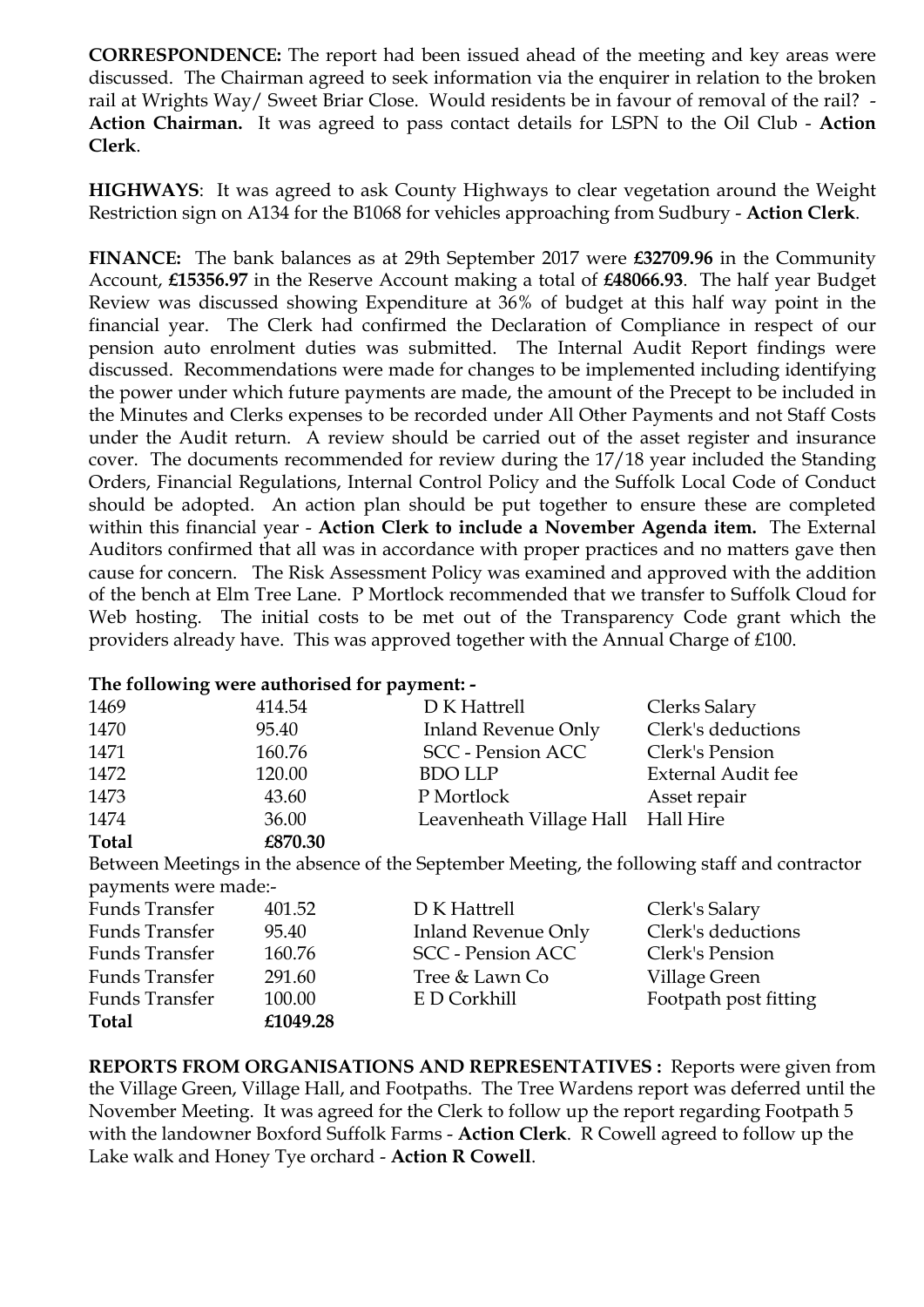**IDEAS TO IMPROVE THE VILLAGE:** R Cowell agreed to investigate whether mobile shops would visit Leavenheath - **Action R Cowell**.

**REPORTS AND QUESTIONS FROM CHAIRMAN AND MEMBERS**: Nothing was raised requiring action. However, B Sadler took the opportunity to promote the need to fill the Parish Councillor Vacancies and urged the members of the public to spread the news.

The meeting closed at **8.50 p.m**.

## **Planning Meeting on 4th October 2017**

The following decisions were confirmed by the Planning Authority: -

**A) DC/17/03007** - 26 Maple Way, Leavenheath - Permission had been Granted for a pergola to the side of property.